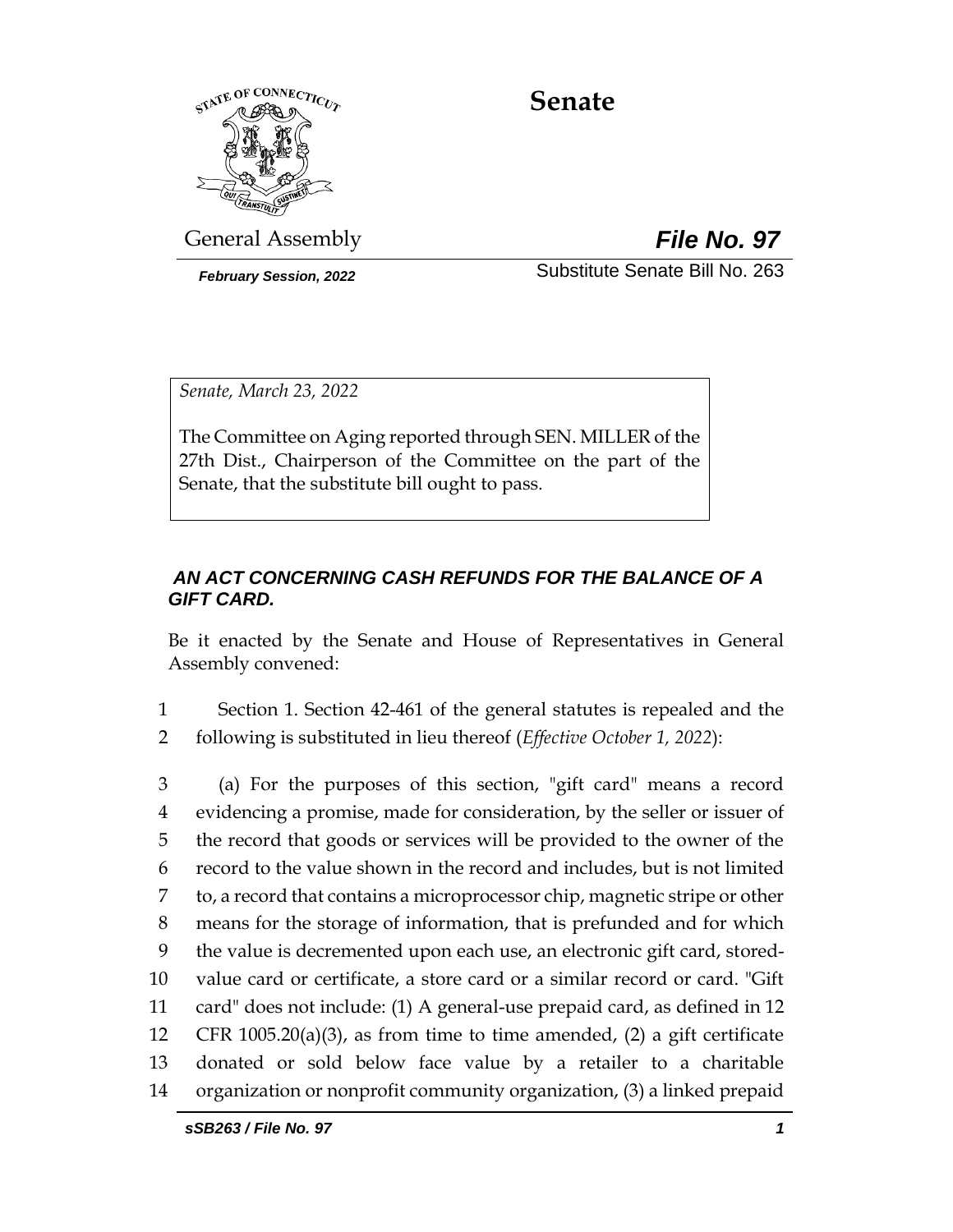card, as defined in section 42-460a, (4) a card or certificate issued by a retailer pursuant to an awards, loyalty or promotional program for which no money or other item of monetary value was exchanged, (5) a gift certificate or card sold below face value by a retailer, (6) a gift certificate or card sold by a retailer that does not have a retail establishment in this state, or (7) a gift certificate that is issued only on paper.

 (b) Each seller or issuer of a gift card shall provide the purchaser of such gift card with either an electronic or paper copy of a (1) proof of purchase receipt, or (2) gift receipt for such gift card.

 (c) If a person uses a gift card to purchase goods or services and the balance on the gift card is less than **[**three**]** five dollars after such purchase, the person accepting the gift card as payment, if requested by the purchaser, shall provide the purchaser with a cash refund equal to the value of the remaining balance on the gift card after the purchase.

 **[**(d) The provisions of subsection (c) of this section shall only apply if the purchaser provides the person accepting the gift card as payment proof of purchase or a gift receipt for such gift card.**]**

This act shall take effect as follows and shall amend the following sections: Section 1 *October 1, 2022* 42-461

*AGE Joint Favorable Subst.*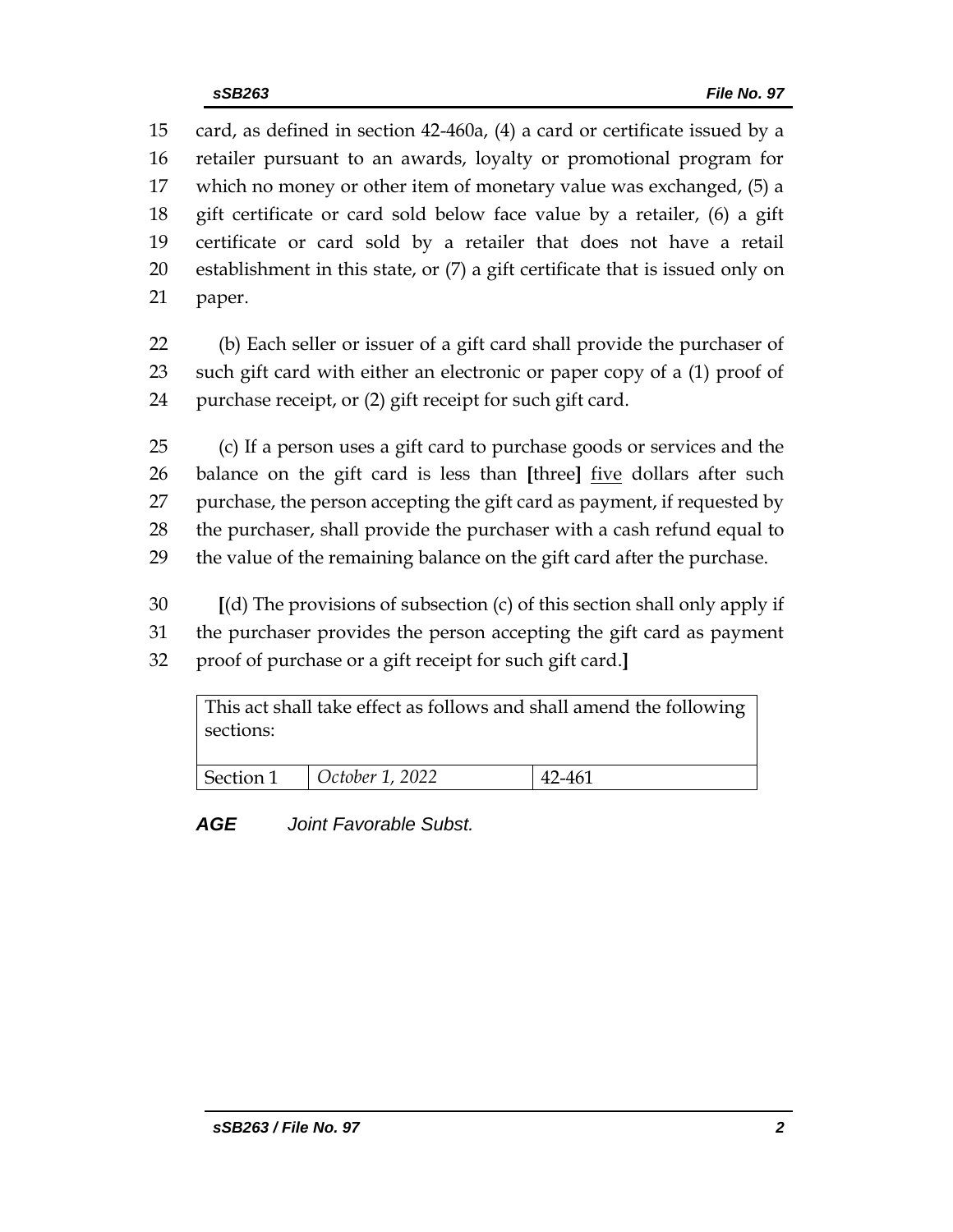*The following Fiscal Impact Statement and Bill Analysis are prepared for the benefit of the members of the General Assembly, solely for purposes of information, summarization and explanation and do not represent the intent of the General Assembly or either chamber thereof for any purpose. In general, fiscal impacts are based upon a variety of informational sources, including the analyst's professional knowledge. Whenever applicable, agency data is consulted as part of the analysis, however final products do not necessarily reflect an assessment from any specific department.*

## *OFA Fiscal Note*

*State Impact:* None

*Municipal Impact:* None

#### *Explanation*

This bill makes various changes regarding cash refunds for gift card balances and results in no fiscal impact to the state because this deals with consumers and private businesses.

*The Out Years*

*State Impact:* None

*Municipal Impact:* None